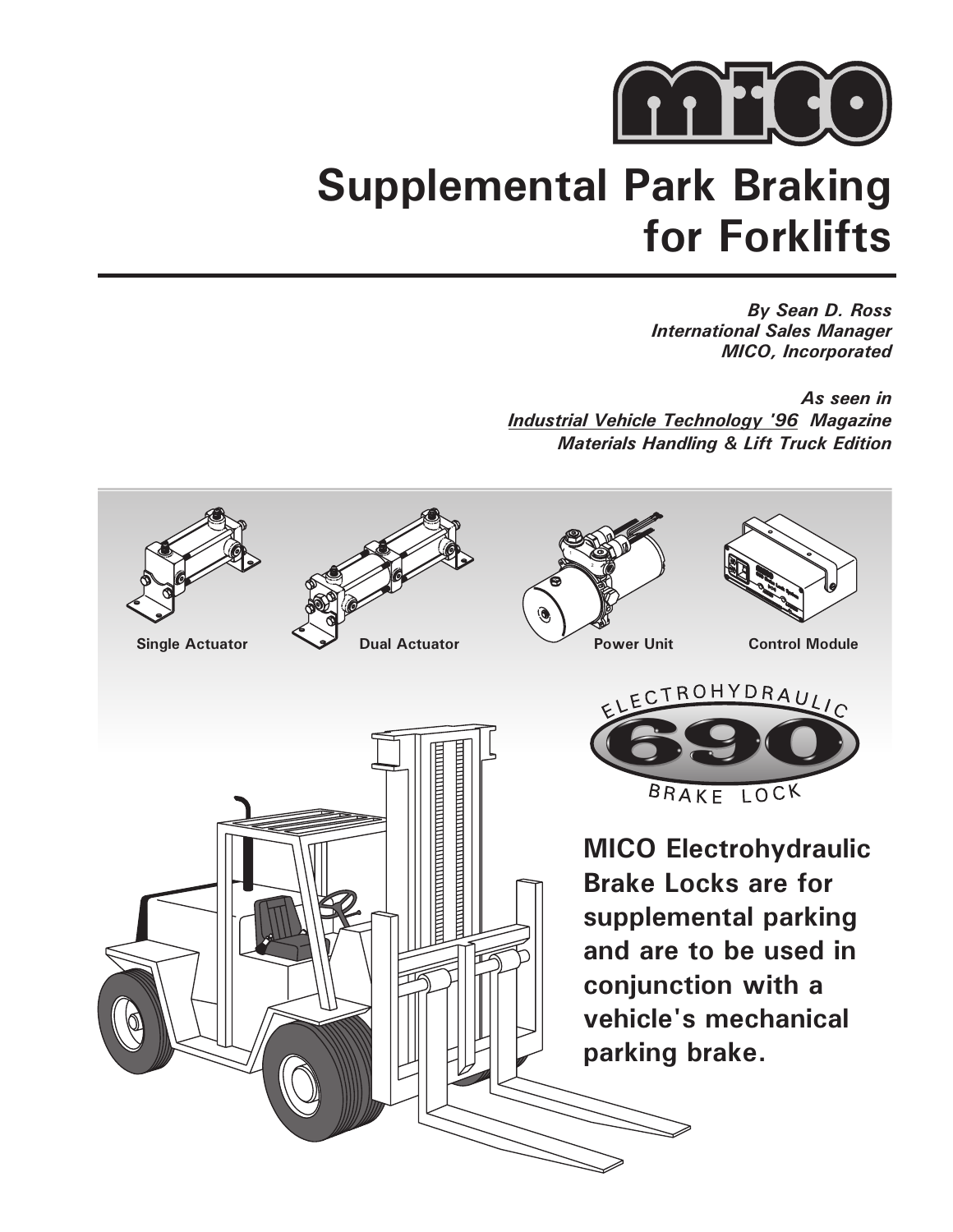# **Parking Made Secure**

### by Sean D. Ross

Safety is of paramount concern, and one element that is increasingly being incorporated into a number of materials handling vehicles is that of supplemental park braking. With fully automatic operation and a number of interlocks available, electrohydraulic brake locks provide safe and effective operation.

Electrohydraulic Brake Locks (EHBLs) provide safe, reliable supplemental park braking for fork-lift trucks and other vehicles in the material handling industry.

Hydraulic brake locks use a vehicle's service brake system for supplemental park braking and are used in a wide variety of applications, including fork-lift trucks, manlifts, utility vehicles and recreational vehicles, to name just a few.

Hydraulic brake locks have been manufactured for over 40 years. The first designs consisted of two position manual directional control valves. With the valve in the



"lock" position the operator applies the service brake pedal to increase service brake pressure. This pressure is held in the service brakes by the control valve. An integral low pressure warning switch warns the operator when the service brake pressure drops below a pre-set value.

Since the development of the first hydraulic brake locks, there has been an increased demand for fully automatic operation and system interlocks. Electrohydraulic brake locks were developed to fill this demand.

These systems consist of a small high-speed hydraulic pump driven by a DC electric motor with two integral pressure switches to control pump cut-in and cut-out, a single hydraulic actuator for separation of the service brake and brake lock systems, and an electrical control module.

EHBLs are activated by depressing a recessed switch on the control module. The electric motor starts and the pump sends fluid to the single hydraulic actuator, pressurizing the service brakes. When the service brake pressure reaches a pre-set value, a pressure switch turns the electric motor off. If the service brake pressure decreases to a

**MICO 690 Electrohydraulic Brake Lock System (shown with dual actuator)**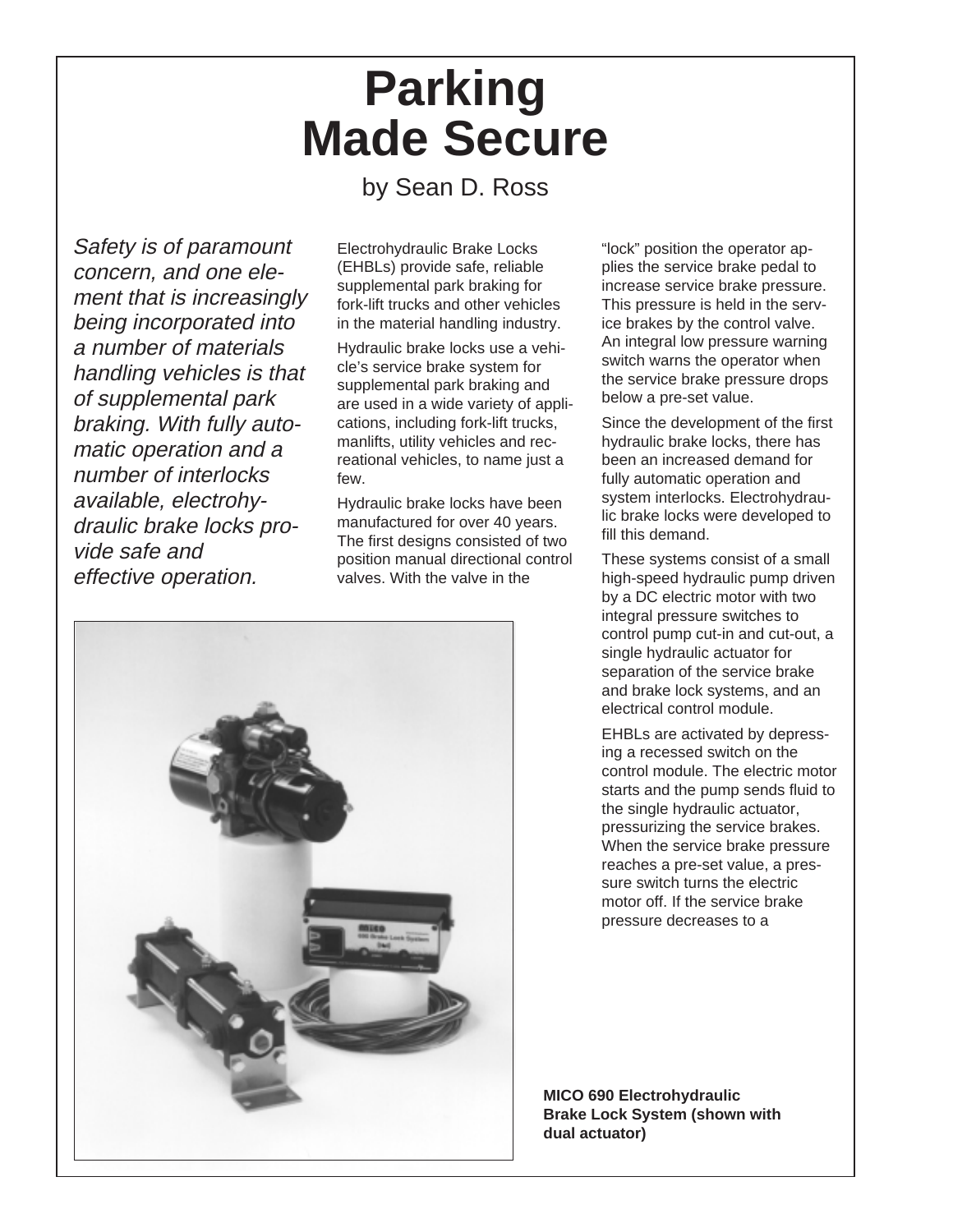pre-set value, a pressure switch turns the electric motor on again. An audible alarm indicates that the pump has energized. Hence, the EHBL system is fully automatic.

A useful feature of the EHBL is the interlock in the control module. There are many ways that the interlock feature can be used in fork-lift truck applications. Some examples follow.

### **SEAT/BRAKE INTERLOCK**

A mechanical switch located under the seat can be used to automatically apply the EHBL and stop the vehicle when the operator leaves the seat. The EHBL holds pressure to the service brakes for as long as the operator is off the seat.

#### **GRADE CHECK INTERLOCK**

A level switch can be added to automatically apply the brake lock when the fork-lift truck tries to drive up an excessive grade (a major cause of lift truck accidents).

#### **AUTHORIZATION INTERLOCK**

A keypad can be added to require the operator to enter a code

before the brake lock will release, preventing unauthorized use of the fork-lift truck.

Fully automatic, easy to install and with a variety of interlock options, EHBLs are well suited for lift truck applications.